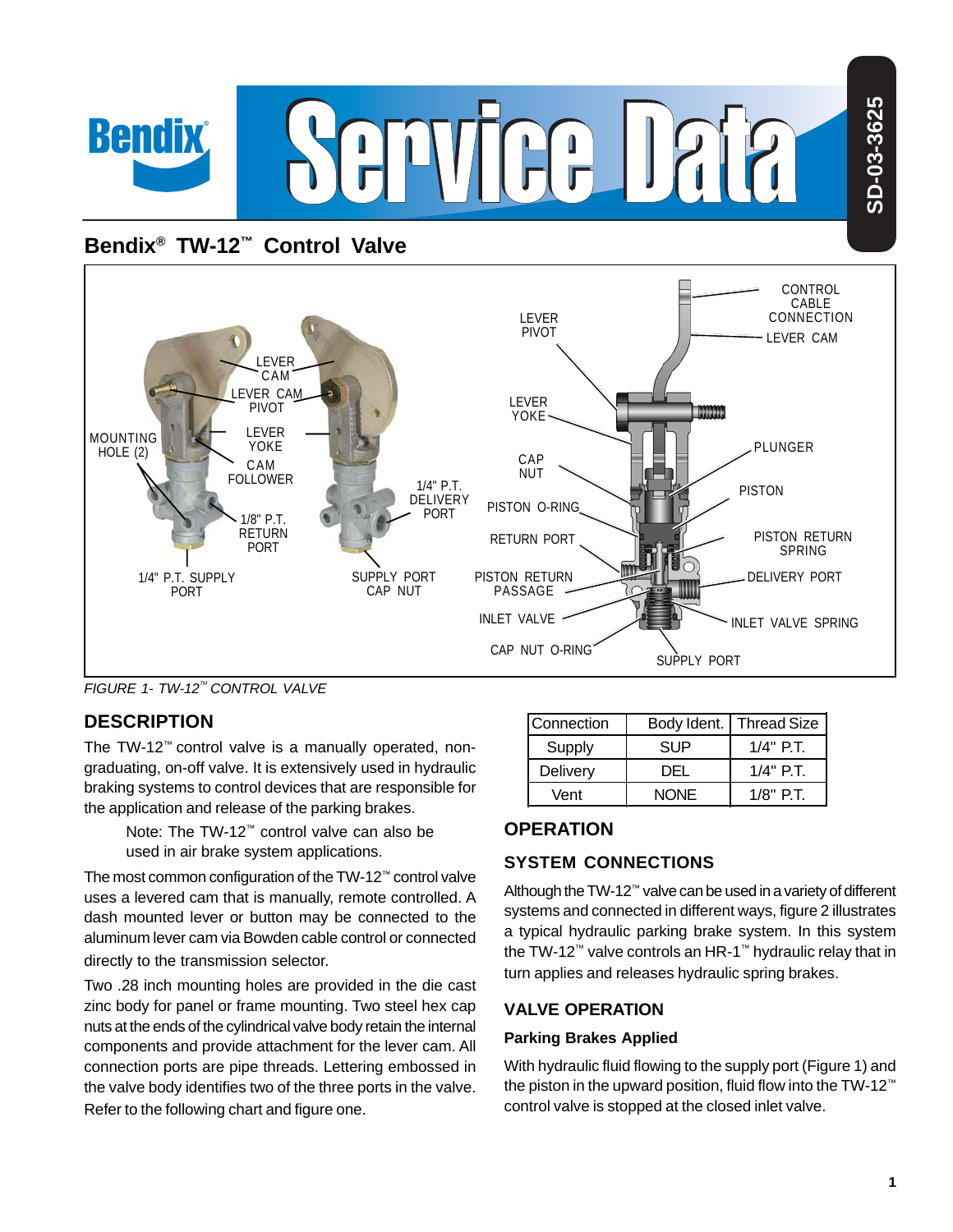

*FIGURE 2 - TW-12™ CONTROL VALVE HYDRAULIC PARK SYSTEM*

The TW-12™ valve delivery port is open to its return port through a passage in the center of the piston.

#### **Parking Brakes Released**

When the TW-12™ control valve plunger is depressed by the cam action of the lever (Figure 1) the piston contacts the inlet valve, closing the return passage. Continued piston movement pushes the inlet valve off its seat in the body, allowing hydraulic fluid to flow through the valve and out the delivery port.

## **SERVICE CHECKS**

#### **GENERAL**

Read the **"General Safety Guidelines"** presented in this manual before beginning any testing or service procedure. With the TW-12™ control valve installed in the vehicle brake system, proper valve operation can only be observed by the reaction of the system and components controlled by the TW-12™ valve. If malfunction or internal leakage is suspected or specific operational and leakage testing is desired, the TW-12™ valve must be removed and bench tested. Bench testing of the TW-12™ valve is accomplished using air pressure regardless of its application or the braking media used in the vehicle brake system.

## **OPERATING AND LEAKAGE TESTS**

Function test the TW-12™ valve while it is installed in the system by starting the engine and warming the vehicle brake system for 5 minutes. Move the lever cam from one extreme

position to the other three times and observe that the components controlled by the TW-12™ control valve function promptly to the ON then OFF condition. Inspect the exterior of the TW-12™ valve. If the TW-12™ valve is used to control hydraulic brakes, no fluid leakage should be noted. Pay particular attention to the area around and beneath the lever cam.

1. When bench testing the TW-12™ control valve, attach a small reservoir volume to the delivery port with an air gauge installed.

> Note: 6-8 feet of ½" tubing or hose could be used in lieu of a small reservoir.

- 2. Apply a 120psi air pressure source to the supply port and move the lever cam to the applied and released position three times. Note that delivered air pressure is the same as supply air pressure in the applied position and that air is promptly exhausted in the released position.
- 3. With the TW-12™ control valve in the released position and 120psi at the supply port, apply a soap solution to the return port and around the supply port cap nut. Leakage should not exceed a 1" bubble in less than 5 seconds (100 SCCM) at the return port. No leakage is permitted at the cap nut.
- 4. Place the valve in the applied position and again apply a soap solution to the return port. Leakage should not exceed a 1" bubble in less than 5 seconds (100 SCCM) at the return port.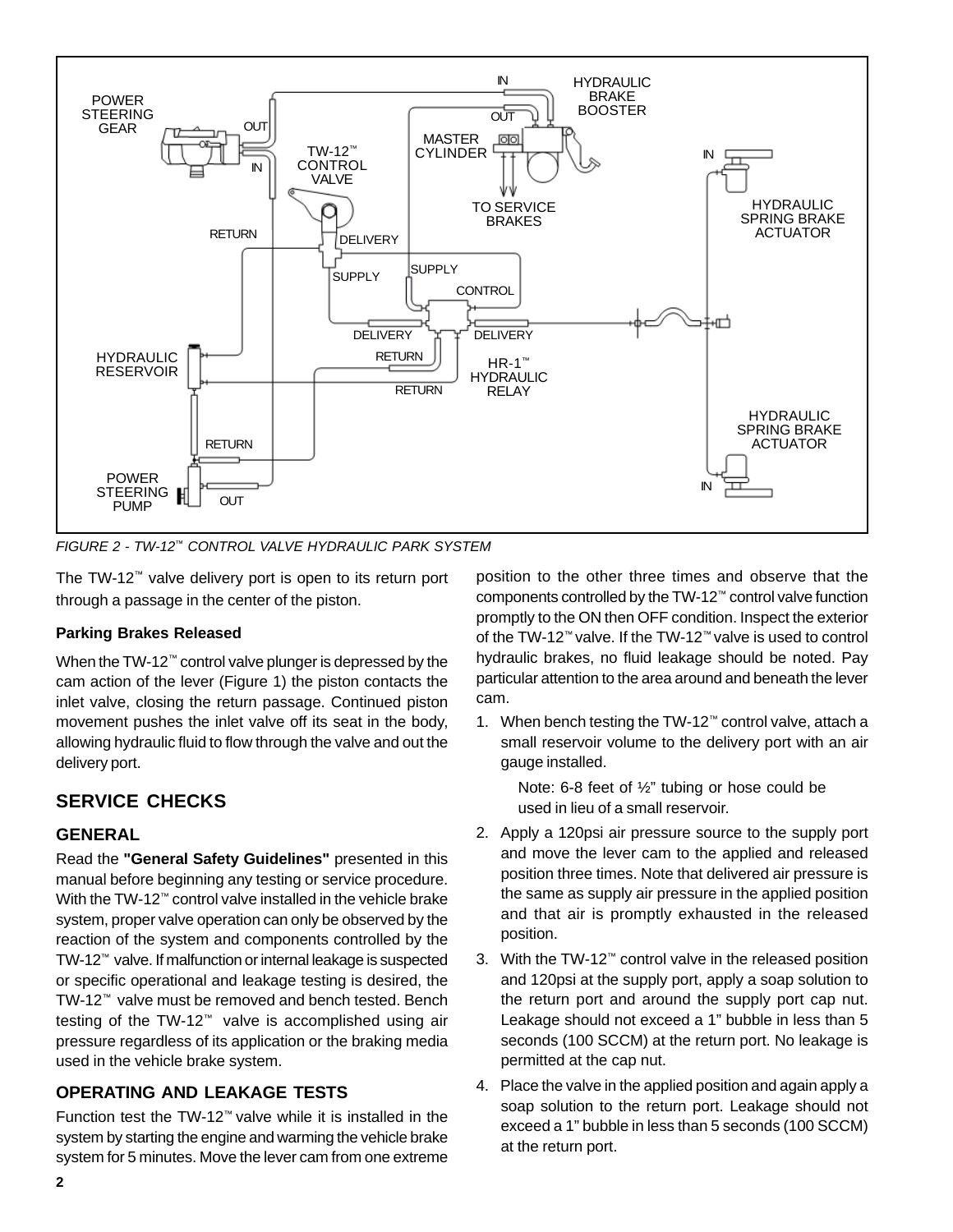5. With 120psi applied to the supply and return ports simultaneously, apply a soap solution around the plunger and cam follower in the yoke assembly. Leakage should not exceed a 1" bubble in less than 5 seconds (100 SCCM).

If the TW-12™ valve does not function as described or if excessive leakage is detected, it is recommended that it be replaced with a genuine Bendix® service replacement.

## **PREVENTIVE MAINTENANCE**

Important: Review the Bendix Warranty Policy before performing any intrusive maintenance procedures. A warranty may be voided if intrusive maintenance is performed during the warranty period.

No two vehicles operate under identical conditions, as a result, maintenance intervals may vary. Experience is a valuable guide in determining the best maintenance interval for system components. At a minimum the TW-12™ valves should be inspected every 6 months or 1500 operating hours, whichever comes first.

- 1. Check the TW-12™ control valve for proper operation.
- 2. Inspect the exterior of the valve for signs of leakage and any apparent physical damage.
- 3. Inspect the control cable and its connection point to the lever cam for damage and wear.

If the TW-12™ control valve does not function as required or if leakage excessive, wear, or damage is noted during inspection, replace the valve with a genuine Bendix® service replacement unit.

## *GENERAL SAFETY GUIDELINES -* **WARNING! PLEASE READ AND FOLLOW THESE INSTRUCTIONS TO AVOID PERSONAL INJURY OR DEATH:**

When working on or around brake systems and components, the following precautions should be observed at all times:

- 1. Park the vehicle on a level surface, apply the parking brakes, and always block the wheels. When working around or under the vehicle, stop the engine and remove the key from the ignition. Always keep hands away from chambers as they may apply as system pressure drops. Always wear safety glasses.
- 2. When working in the engine compartment, the engine should be shut off and the ignition key should be removed. Where circumstances require that the engine be in operation, EXTREME CAUTION should be used to prevent personal injury resulting from contact with moving, rotating, leaking, heated or electrically charged components.
- 3. Do not attempt to install, remove, disassemble or assemble a component until you have read and thoroughly understand the recommended procedures. Use only the proper tools and observe all precautions pertaining to the use of those tools.
- 4. Following the vehicle manufacturer's recommended procedures, deactivate the electrical system in a manner that safely removes all electrical power from the vehicle.
- 5. If the vehicle is equipped with an air over hydraulic brake system or any auxiliary pressurized air system, make certain to drain the air pressure from all reservoirs before beginning ANY work on the vehicle. If the vehicle is equipped with an AD-IS® air dryer system or a dryer reservoir module, be sure to drain the purge reservoir.
- 6. Never connect or disconnect a hose or line containing pressure; it may whip. Never remove a component or pipe plug unless you are certain all system pressure has been depleted.
- 7. Never exceed manufacturer's recommended pressure.
- 8. Never attempt to disassemble a component until you have read and understand all recommended procedures. Some components contain powerful springs and injury can result if not properly disassembled. Use only proper tools and observe all precautions pertaining to use of those tools.
- 9. Use only genuine Bendix<sup>®</sup> replacement parts, components and kits.
	- A. Use only components, devices and mounting and attaching hardware specifically designed **for use in hydraulic brake systems**.
	- B. All replacement hardware, tubing, hose, fittings, etc. must be of equivalent size, type and strength as the original equipment.
- 10. Components with stripped threads or damaged parts should be replaced rather than repaired. Do not attempt repairs requiring machining or welding unless specifically stated and approved by the vehicle and component manufacturer.
- 11. Prior to returning the vehicle to service, make certain all components and systems are restored to their proper operating condition.

## **VALVE REMOVAL**

- 1. Park the vehicle on a level surface and block the wheels and/or hold the vehicle by means other than the service brakes.
- 2. Remove pressure from the vehicle service and parking brake system. In the case of a hydraulic brake system consult the vehicle manual for proper procedures to be followed.
- 3. Identify and mark or label all lines and their respective connections on the valve to facilitate ease of installation.